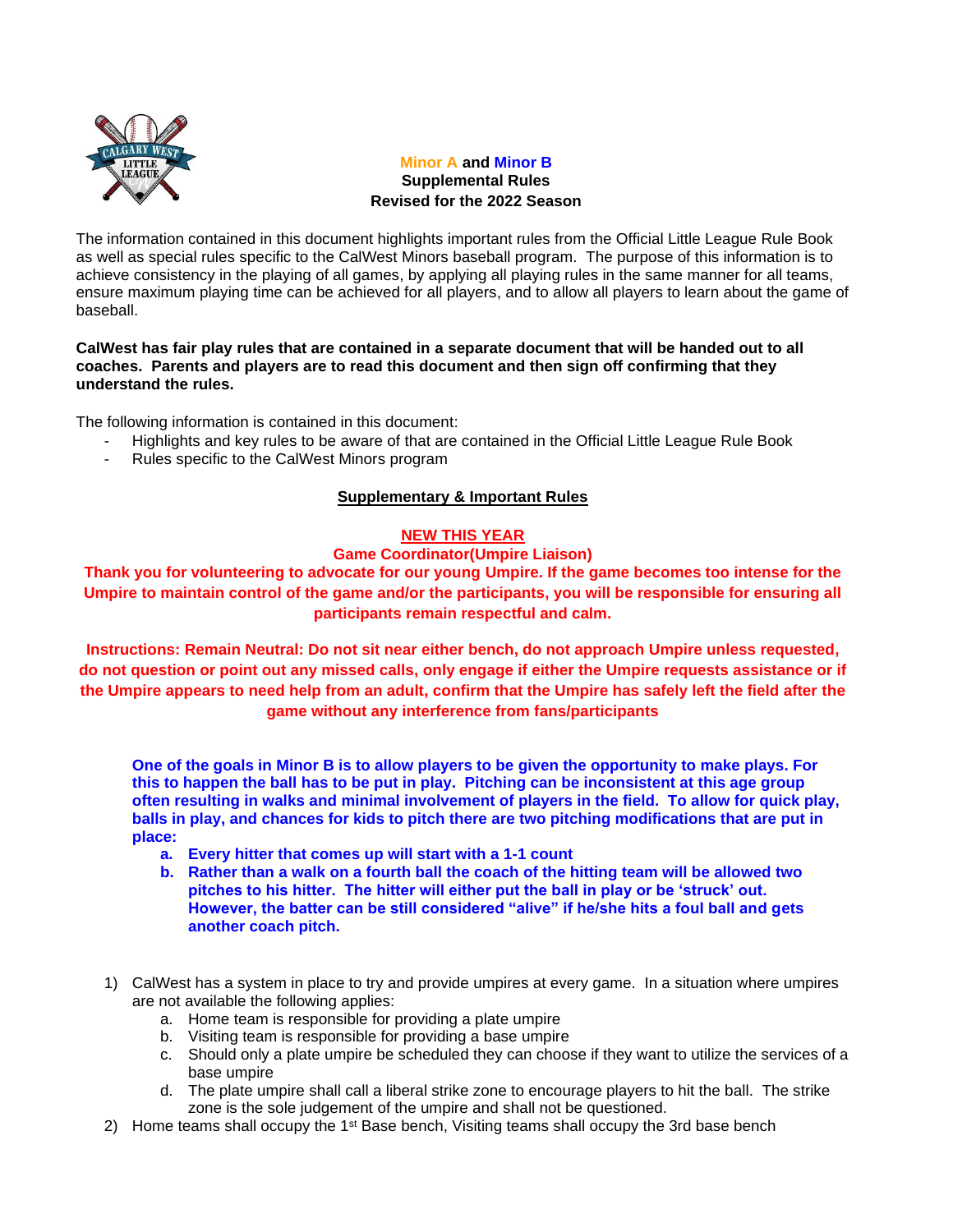

# 3) Lineups

- a. All players present for a game will appear in the batting lineup (continuous batting order)
- b. Late players may be inserted at the bottom of the batting order as they arrive. Players arriving late may enter the game provided that their name was listed on the line-up card as a substitute at the start of the game.
- 4) Number of Players Present to Play a Game
	- a. A team must field a minimum of 8 players to start and finish a game
	- b. If less than 8 players are present the teams should agree to pool the players and play a friendly game. The game will be recorded as a forfeit
	- **c. Call across list for each division will be provided by Player Agent to help fill rosters if short players. Managers will connect with fellow managers to seek out player availability.**
- 5) Forfeit of games shall be scored 6-0, regardless of the score when the forfeit occurs
- 6) Only the team manager and the two (2) coaches that appear on the official team roster may be on the field or in the dugout area with the team during a game. This is for insurance and safety related issues. Single game, temporary coaching replacements must be reported to the division coordinator in advance of a game by the team manager. **An email to the coordinator prior to the game start suffices.**
- 7) Official Scorekeeper & Pitch Count Recorder (Pitch Count Rules and Scorekeeping are discussed in more detail later in the this document)
	- a. Home team is the official scorekeeper
	- b. Visiting team is the official pitch counter
	- c. Winning teams send in the game records to the League Coordinator the night of the game. The Game Record should include:
		- i. Final score
		- ii. Pitcher's name, age, and pitch count. Need to note thresholds if applicable
		- iii. In the event of a tie, home team send in game record
- 8) Run Limits are as follows:
	- a. **Maximum Five runs per inning for Minor A, Maximum Four runs per inning for Minor B.**
	- b. Modified Mercy Rule (LL Rule 4.10(e)): If after 4 innings one team is ahead by 10 or more runs (after 3  $\frac{1}{2}$  inning if home team is ahead), the team with the least runs will concede victory to the opponent
	- **c. Minor A - The sixth inning or last inning when declared by the umpire, provided it begins before the 2-hour time limit, is an 'open' inning: three outs must occur to end the inning. No inning for Minor B will be played as 'open'**
- 9) Length of Game
	- a. Games are the lesser of 6 innings OR time limit as defined below
	- b. No new inning shall start two hours after the **scheduled** game start time
	- c. The plate umpire has the sole authority to declare last inning. The umpire **MAY** designate the last inning based on the two hour limit. Even if the umpire does not declare last inning, no inning shall start after the two hour limit. It is the manager's responsibility to manage appropriately
	- **d. The next inning begins after the last pitch of the previous inning. (ie. If the game starts at 6pm and the last pitch of the 5th inning occurs at 7:59, the 6th inning is played)**
- 10) Tie Games
	- a. Extra innings shall be played to break a tie provided no extra inning starts two hours after the scheduled start time
	- b. All extra innings are 'open' innings; three outs must occur to end the inning
	- c. When extra innings cannot be played due to time, the game shall end in a tie
	- d. For playoffs, if time limit has been reached, an extra inning must be played to determine a winner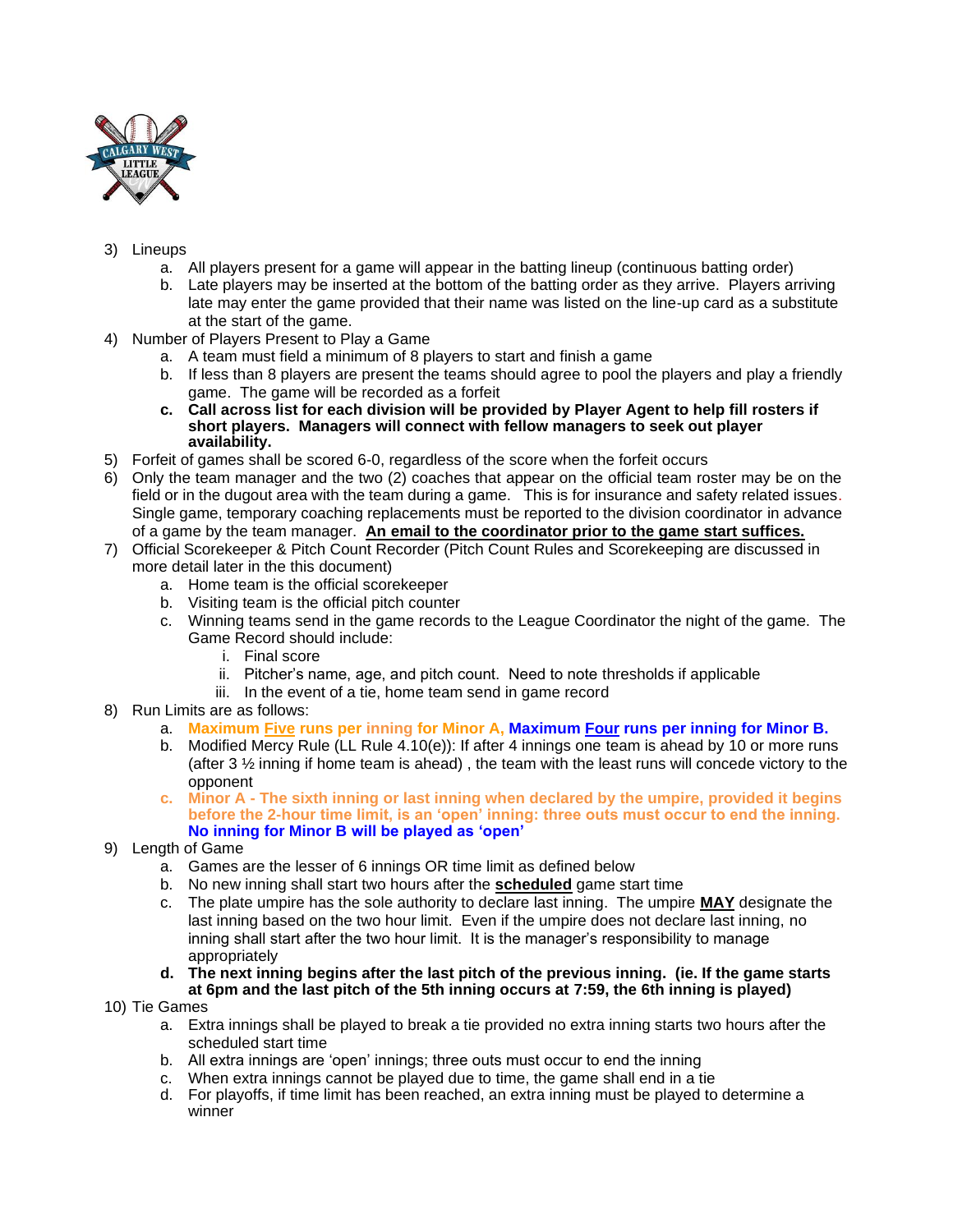

# 11) Safety & Equipment

- a. All players must wear the appropriate groin protection
- b. Helmets:
	- i. Batters, base-runners, and player coaches must wear a protective helmet.
	- ii. Masks attached to the helmet are optional
	- iii. Chin straps are optional but must be fastened if attached
- 12) Batting
	- a. No on-deck circle is allowed
	- b. Players not at bat, not in the field, or in the coaches boxes, must remain on their designated player's bench or dugout
	- c. One foot must remain in the batter's box at all times

## **Exceptions**

- On a swing, slap or check swing
- When forced out of the box by a pitch
- When the batter attempts a drag bunt
- When the catcher does not catch the pitched ball
- When a play has been attempted
- When time has been called
- When the pitcher leaves the dirt area of the pitching mound or takes a position more than five feet from the pitchers plate after receiving the ball or the catcher leaves the catcher's box
- On a three ball count pitch that is a strike that the batter thinks is a ball
- d. New bat rules from 2018 (See rule book for details):
	- i. Bats longer than 26 inches must be stamped by the manufacturer with the USA Baseball emblem
	- ii. Bats 26 inches or shorter can be 2  $\frac{1}{4}$ " barrel with the 1.15 BPF marking on them and a sticker from Little League
	- e. Wood bats are allowed (must be one piece of wood, USA Baseball stamp NOT required)
- 13) Outfielders
	- a. Must be clearly situated as outfielders at least 6 feet back from the grass line separating the infield and outfield prior to delivery of every pitch
- **A fourth outfielder is allowed to maximize playing time for both Minor A and Minor B** 14) Base Stealing
	- **a. Minor A - Base stealing is allowed as per the Little League Rule Book**
	- **b. Minor B - Advancing to 2nd and 3rd allowed on passed balls only. Base stealing of home is not permitted.**
	- **c. Minor B – no advancing on an overthrow from catcher to 2nd base if the catcher makes the throw.**
		- **– no advancing on an overthrow to 1st base.**
		- **\*\* We want the kids trying to make the throws and do not want to punish them for making a poor throw or having someone not confident on the catching end of things. Kids will**

**naturally move up a base on passed balls in this division relatively quickly.**

15) **Courtesy Runner** 

 **A 'courtesy runner' may be utilized for the catcher when there are two (2) outs. The courtesy runner must be the player in the batting order who made the last out. The runner substituted for must start and complete the next half inning in the position of catcher unless injured, ejected or otherwise out of the game.**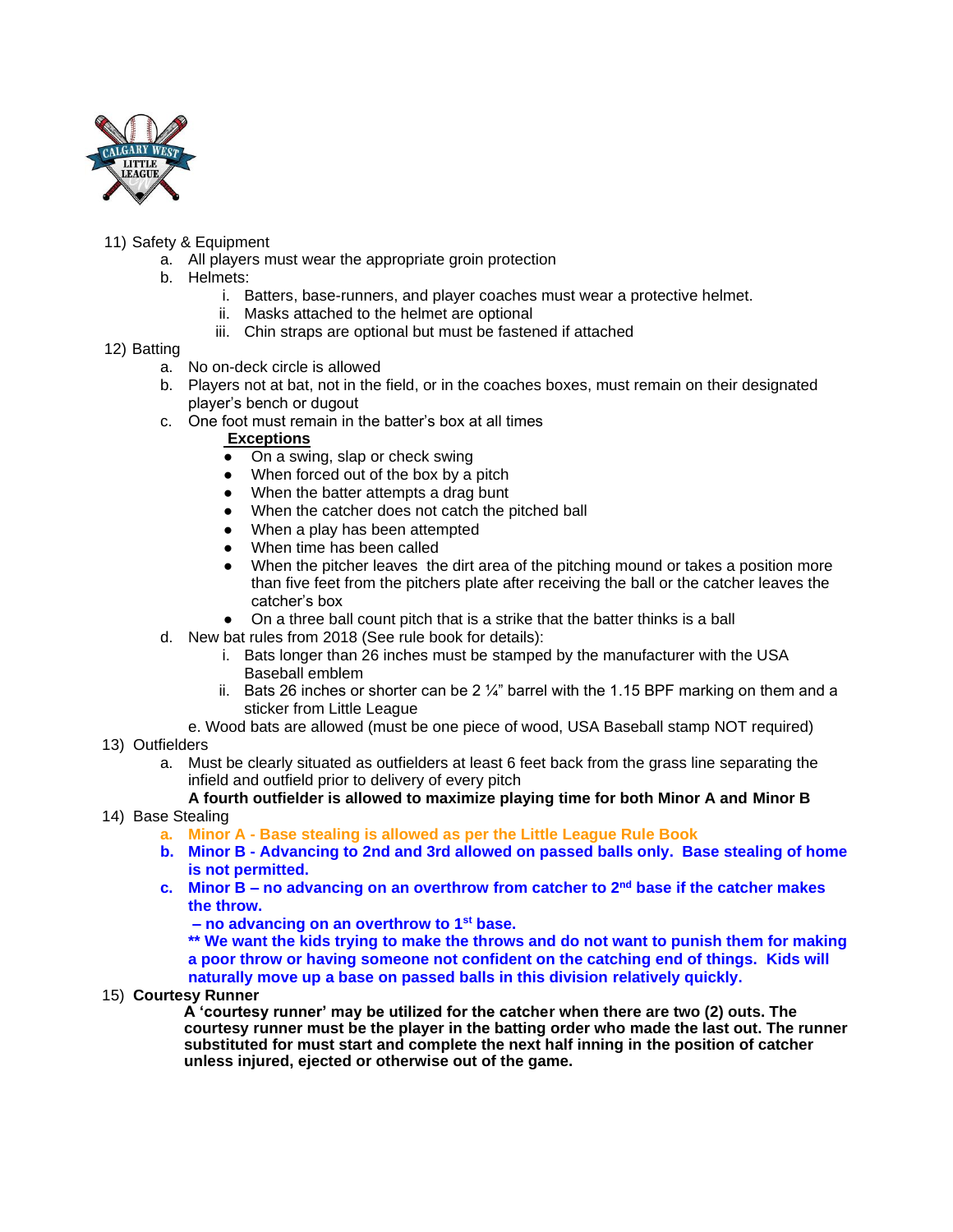

#### 16) Sliding

- a. Any base runner is out when the runner slides head first while moving forward. This does not apply when returning to a base from a run down or pickoff situation.
- b. Runners must attempt to avoid contact with the defensive player at a base or home plate on close plays by sliding, going around (within 3 feet) or otherwise. Runners who fail to attempt to avoid contact with the defensive player at a base or home plate shall be called out at the discretion of the plate umpire.
- 17) Obstruction & Interference

All infielders must not position themselves on the baselines when there are runners, in order that they do not interfere with such runners. After the ball is hit the fielders do have the right to make a play on the ball and the runner must avoid contact.

Catchers may not block home plate or situate themselves on the baseline unless they have possession of the ball.

## **18) Infield Fly Rule is NOT in effect**

## **19) Dropped Third Strike is NOT in effect**

**20) Intentional Walks - no intentional walks at any point in the season/playoffs**

21) Pitchers and Pitch Limits-Development and Opportunity to Pitch

The manager must remove the pitcher when said pitcher reaches the limit for his/her age group as defined in the Little League Rule Book OR

#### **The pitcher must be removed once he/she has completed two innings (6 outs or 8 runs surrendered)**

Threshold limits apply in both cases Pitch Limits are as follows:

# **Maximum Pitches Allowed**

Pitchers league age 11-12 may only pitch a maximum of 85 pitches in a day.

Pitchers league age 9-10 may only pitch a maximum of 75 pitches in a day.

Pitchers league age 8 may only pitch a maximum of 50 pitches in a day.

# **Days of Rest**

66 or more pitches in a day: Four (4) calendar days of rest

51-65 pitches in a day: Three (3) calendar days of rest

36-50 pitches in a day: Two (2) calendar days of rest

21-35 pitches in a day: One (1) calendar day of rest

1-20 pitches in a day: Zero (0) calendar days of rest

A player may not pitch in more than one game in a day.

A pitcher who delivers 41 or more pitches in a game cannot play the position of catcher for the remainder of that day. **Threshold rule is in effect.**

A player that plays catcher any part of 4 innings cannot pitch that day. **A player who played catcher for 3 innings or less, then pitches 21 pitches or more, may not return to the catching position on that calendar day.**

The team manager is solely responsible for knowing the pitch count and removing a pitcher when they have reached their pitch count limit in a game. Each manager is also responsible for knowing which players are eligible to pitch.

All pitch count sheets are to be kept in a binder for the season and available for view at any game. **Pitch count reports are to be emailed to the designated coordinator after each game.**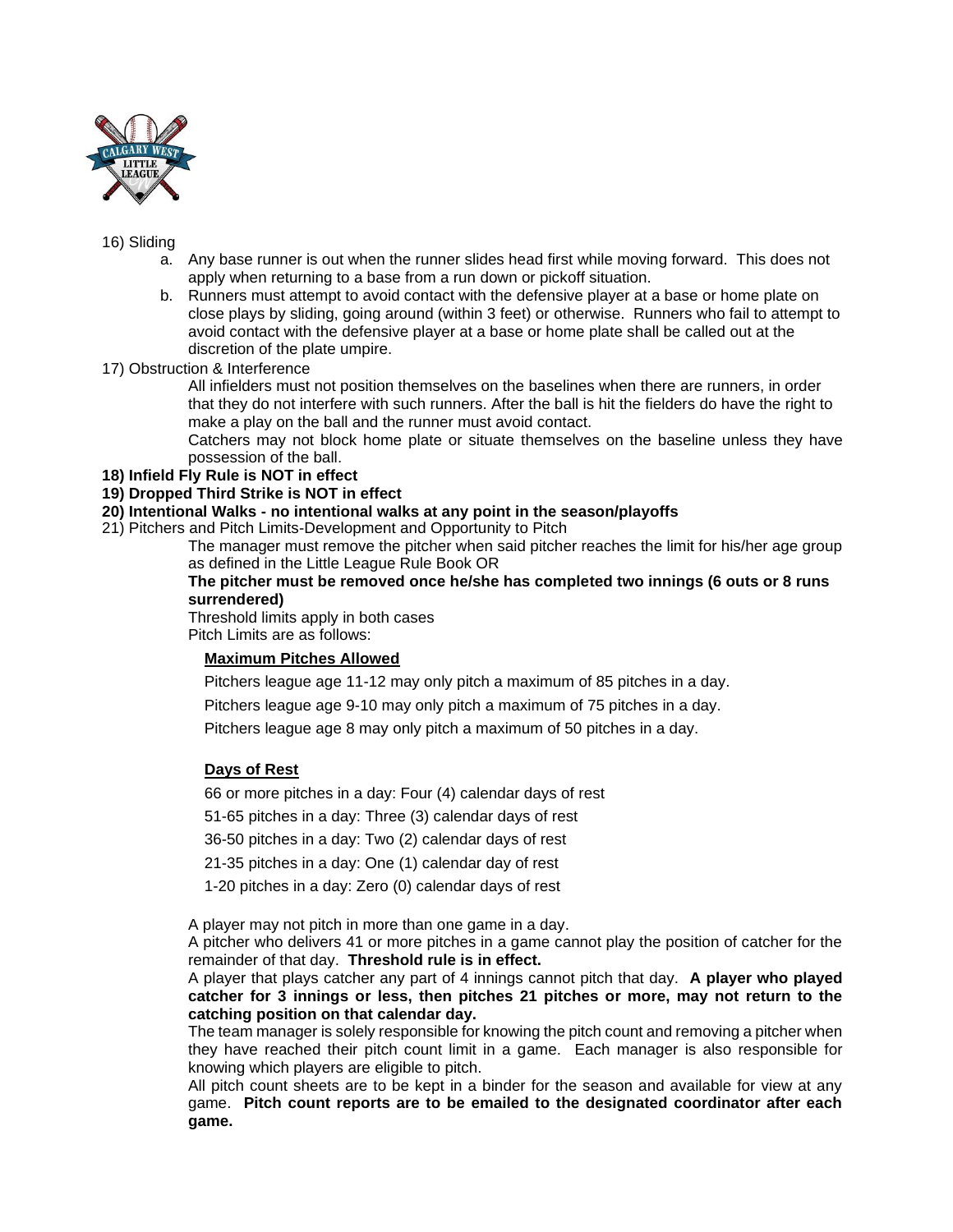

Note the following rules changes...

- iii. Only 2 mound visits per inning per pitcher, meaning on the second visit that inning the pitcher has to be pulled. Maximum 3 mound visits in a game then the pitcher must be removed.
- iv. Players cannot pitch three days in a row, even if they stay below the pitch count indicating zero days rest

#### 22) Warm-up Pitches

Warm-up pitches from the mound between innings shall only be caught by the designated catcher, wearing proper protective equipment, or another eligible player not crouching and wearing the catcher's mask while the designated catcher is putting on protective equipment.

A maximum of five warm-up pitches from the pitching mound shall be allowed for pitchers substituted during an inning.

A rostered player may warm-up a pitcher off the field area if they are entering the game, provided they are wearing a set of catcher's gear.

#### 23) Illegal Pitch

Pitchers must maintain contact with the pitching rubber during delivery of each pitch, and; After commencement of the pitching motion the pitcher must complete the pitch (no stopping delivery of a pitch in mid motion).

Failure to do either shall result in the batter being issued a called ball at the discretion of the plate umpire.

## 24) Base Coaches

The team at bat shall position two base coaches on the field (one near 1<sup>st</sup> base, and

one near 3<sup>rd</sup> base). Coaches may be two rostered players, one adult and one rostered player, or two adults (provided at least one adult remains in the dugout or bench area with the team). The adult base coach(es) must be a rostered manager or coach or a substitute coach, provided the Manager of the Team has notified the Minor's Coordinator of the need for the substitute coach and that substitute coach has a valid police screening completed with CWLL. Rostered players acting as a base coach must wear a batting helmet.

- 25) In the event of thunder or lightning the plate umpire should suspend the game for 30 minutes and send participants to their vehicles. The plate umpire and managers will then confer and a decision to continue will be based on safety of participants
- 26) Richmond Green North:

**The safety fence along the 1st base side of the field marks the edge of the playing field and dead ball territory. Should an overthrown or deflected ball hit the fence or go over the fence it shall be a dead ball and runners placed appropriately.**

#### 27) Rescheduled Games

To the extent possible, postponed or suspended games shall be rescheduled before season end.

Both managers must agree as to the rescheduled date and time of the game and **the game must be rescheduled with the division coordinator within 24 hours or the coordinator will reschedule the game for you.**